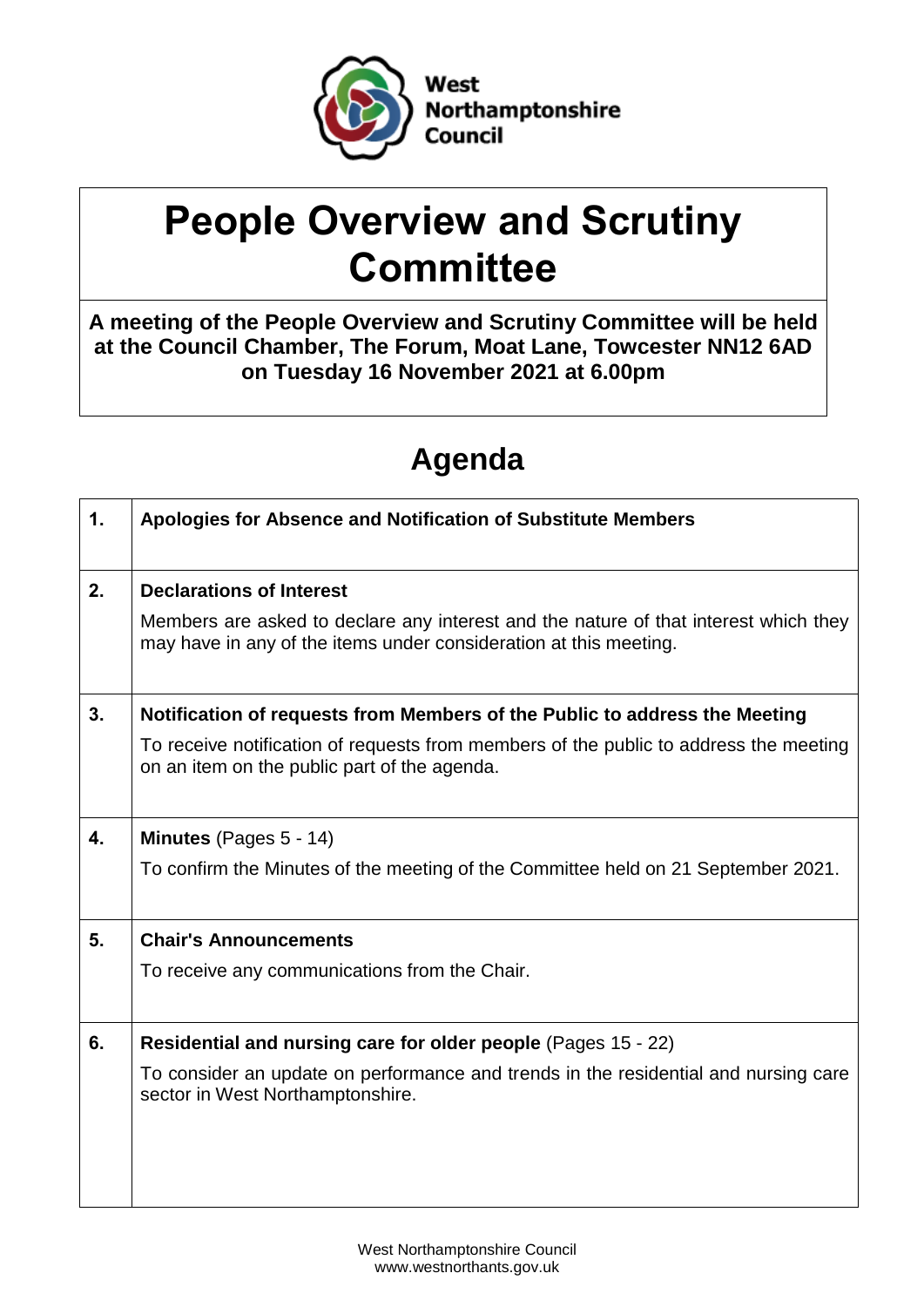| 7.  | <b>Adult Social Care Transformation (Pages 23 - 52)</b>                                                                                                                                                                                                                                                                                                                                                                                                                                                                                                                                                                                                                                                |
|-----|--------------------------------------------------------------------------------------------------------------------------------------------------------------------------------------------------------------------------------------------------------------------------------------------------------------------------------------------------------------------------------------------------------------------------------------------------------------------------------------------------------------------------------------------------------------------------------------------------------------------------------------------------------------------------------------------------------|
|     | To scrutinise outcomes from the implementation of the Adult Social Care Target<br>Operating Model (TOM).                                                                                                                                                                                                                                                                                                                                                                                                                                                                                                                                                                                               |
| 8.  | Carried Motions on Notice - Predecessor Councils (Pages 53 - 84)                                                                                                                                                                                                                                                                                                                                                                                                                                                                                                                                                                                                                                       |
|     | To consider carried motions relevant to the Committee's remit, provide comment and<br>consider whether to add details to the Work Programme for 2021/22.                                                                                                                                                                                                                                                                                                                                                                                                                                                                                                                                               |
| 9.  | Scope for Task and Finish Scrutiny Panel - Child and adolescent mental health<br>and the risk of self-harm (To Follow)                                                                                                                                                                                                                                                                                                                                                                                                                                                                                                                                                                                 |
|     | To approve the scope for the task and finish scrutiny panel on child and adolescent<br>mental health and the risk of self-harm.                                                                                                                                                                                                                                                                                                                                                                                                                                                                                                                                                                        |
| 10. | Review of Committee Work Programme 2021/22 (Pages 85 - 94)                                                                                                                                                                                                                                                                                                                                                                                                                                                                                                                                                                                                                                             |
|     | To confirm the Committee Work Programme for 2021/22, for presentation to the<br>Coordinating Overview and Scrutiny Group for approval.                                                                                                                                                                                                                                                                                                                                                                                                                                                                                                                                                                 |
| 11. | <b>Urgent Business</b>                                                                                                                                                                                                                                                                                                                                                                                                                                                                                                                                                                                                                                                                                 |
|     | The Chair to advise whether they have agreed to any items of urgent business being<br>admitted to the agenda.                                                                                                                                                                                                                                                                                                                                                                                                                                                                                                                                                                                          |
| 12. | <b>Exclusion of Press and Public</b>                                                                                                                                                                                                                                                                                                                                                                                                                                                                                                                                                                                                                                                                   |
|     | In respect of the following items the Chair may move the resolution set out below, on<br>the grounds that if the public were present it would be likely that exempt information<br>(information regarded as private for the purposes of the Local Government Act 1972)<br>would be disclosed to them: The Committee is requested to resolve: "That under<br>Section 100A of the Local Government Act 1972, the public be excluded from the<br>meeting for the following item(s) of business on the grounds that if the public were<br>present it would be likely that exempt information under Part 1 of Schedule 12A to the<br>Act of the descriptions against each item would be disclosed to them." |

Catherine Whitehead Proper Officer 8 November 2021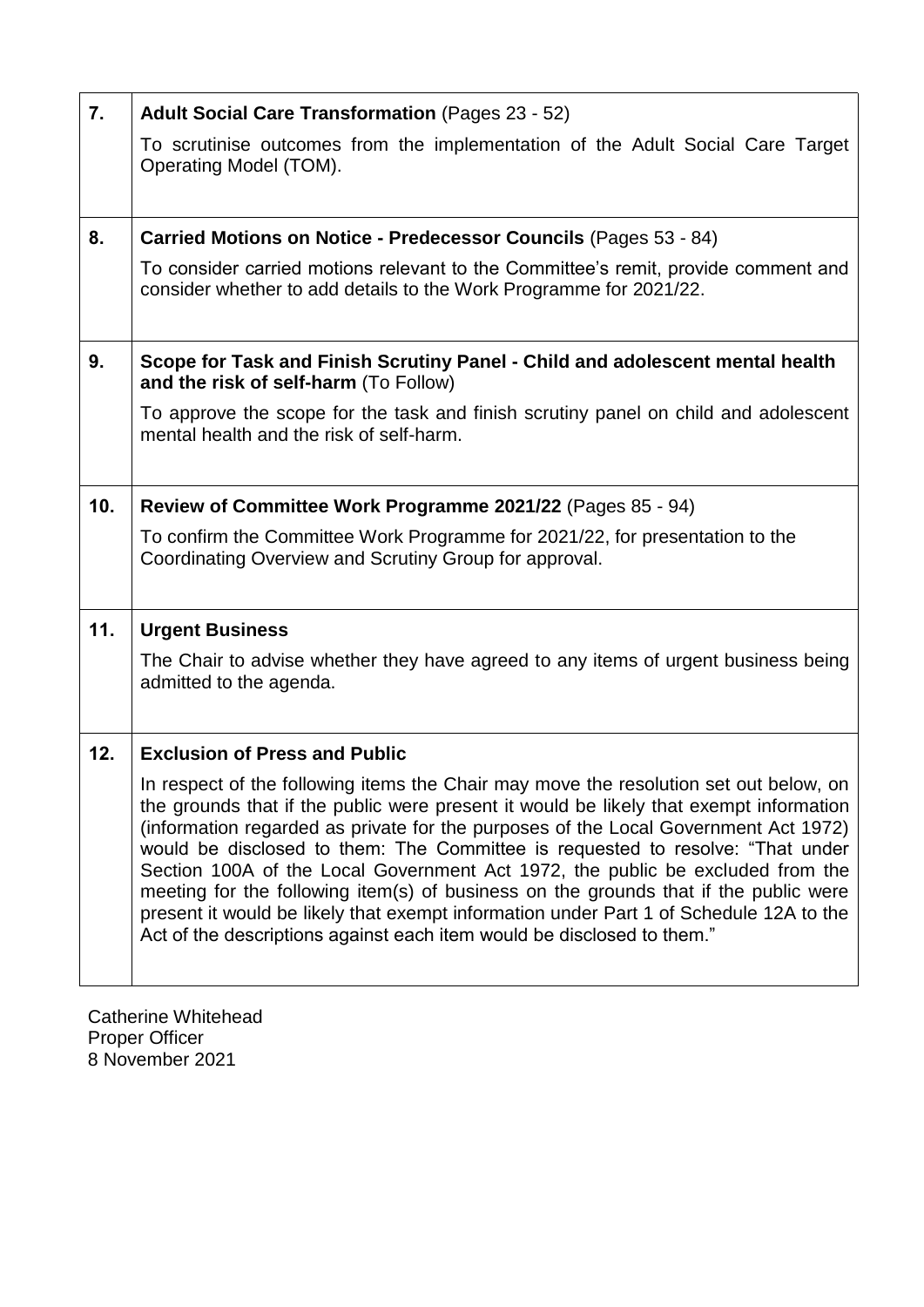#### **People Overview and Scrutiny Committee Members:**

Councillor Rosie Herring (Chair) Councillor Karen Cooper (Vice-Chair) Councillor Azizur Rahman Councillor Harry Barrett Councillor Imran Ahmed Chowdhury BEM Councillor Raymond Connolly Councillor Cheryl Hawes Councillor Nigel Hinch Councillor Greg Lunn Councillor Bob Purser Councillor Wendy Randall Councillor Emma Roberts Councillor Sue Sharps Councillor Nick Sturges-Alex

## **Information about this Agenda**

#### **Apologies for Absence**

Councillor Mike Warren

Apologies for absence and the appointment of substitute Members should be notified to [democraticservices@westnorthants.gov.uk](mailto:democraticservices@westnorthants.gov.uk) prior to the start of the meeting.

#### **Declarations of Interest**

Members are asked to declare interests at item 2 on the agenda or if arriving after the start of the meeting, at the start of the relevant agenda item

#### **Local Government and Finance Act 1992 – Budget Setting, Contracts & Supplementary Estimates**

Members are reminded that any member who is two months in arrears with Council Tax must declare that fact and may speak but not vote on any decision which involves budget setting, extending or agreeing contracts or incurring expenditure not provided for in the agreed budget for a given year and could affect calculations on the level of Council Tax.

#### **Evacuation Procedure**

If a continuous fire alarm sounds you must evacuate the building via the nearest available fire exit. Members and visitors should proceed to the assembly area as directed by Democratic Services staff and await further instructions.

#### **Access to Meetings**

If you have any special requirements (such as a large print version of these papers or special access facilities) please contact the officer named below, giving as much notice as possible before the meeting.

#### **Mobile Phones**

Please ensure that any device is switched to silent operation or switched off.